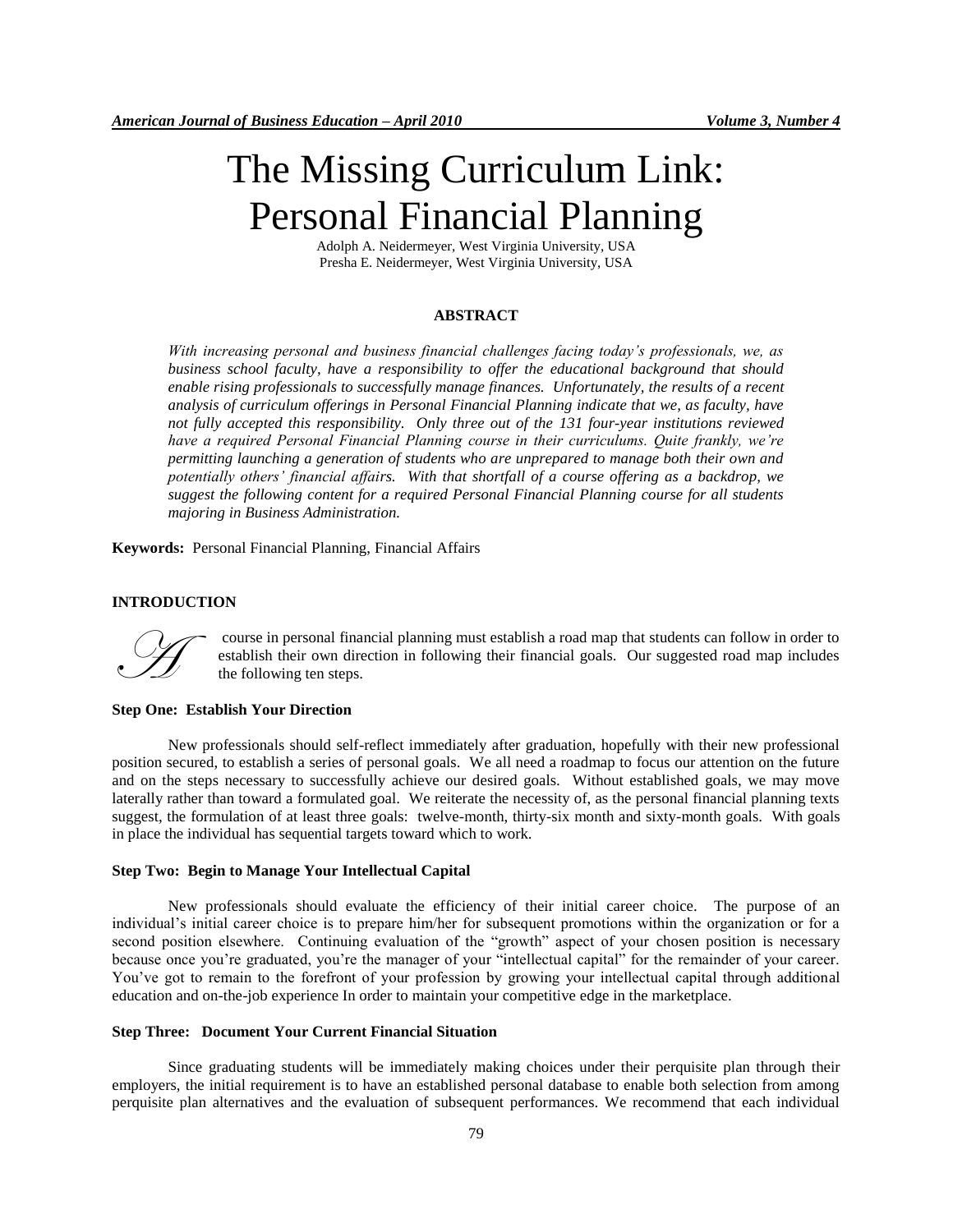have documentation of his/her personal financial statement, a detailed listing of assets, liabilities and personal equity, in order to provide a reference for evaluations of future income/investment performances. Additionally, each individual should develop a going-forward budget based on his/her awareness of his or her monthly net income and anticipated initial spending/saving requirements. This suggestion is made to provide the individual with "spending caution" in that each new budget requirement should be profiled to determine if it will "fit" into the existing spending plan of the individual. We want to avoid potentially "financially intrusive" commitments before they're made. The formulation of these two databases will provide the background financial information the individual needs to cautiously move up to their professional-career earning levels.

# **Step Four: Develop a Written Working Budget**

The formulation of a budget necessitates inclusion of credit management by the individual. It is your responsibility to "correctly use" credit rather than having the credit companies "use" you. Initially, you must know how credit evaluators have profiled you. Before you are considered for employment or apply for credit/a loan, you should check to be certain that the information in your credit report is correct. Please utilize [www.annualcreditreport.com](http://www.annualcreditreport.com/) to access your credit reports from each of the three national reporting agencies. Once this awareness is in hand, go to [www.bankrate.com](http://www.bankrate.com/) and review the profiling of available credit cards before you sign up. Request an available line of credit that will be adequate for your normal activities and do not increase this available line unless you really have a need for larger credit availability. Pay all bills on time and, given today's identity theft possibilities, periodically check your credit report. You may review a free report from each of the three credit reporting agencies one each year. Credit utilization is a privilege and you should guard your continuing access to use it throughout your life.

With your credit rating awareness, you should move to the development of a detailed spending plan to guide you in your financial commitments. Online budget websites provide excel spreadsheets to facilitate development of this spending plan. Obviously, you may spend your money as you decide; the caution is to determine the "fit" of any anticipated expenditure into your overall budget before you spend. Make every effort to keep your fixed budget items to a minimum because these expenditures must be met from your available "net" before you can have some fun with your discretionary spending. Give your proposed budget a serious try for at least three months before you alter any of the spending parameters.

## **Step Five: Protect What You Have**

The next focus for the rising professional is the adequacy of insurance coverages: life, disability, medical, property, long-term care, and liability. Most individuals are underinsured in all areas so this personal evaluation is critical to provide both future benefits and adequate protection of the individual's assets. Our interest in suggesting this review is to have the individual become aware of the coverages which are currently provided through his/her employer and those that must be acquired individually. First, the individual should maximize the coverages available through his/her employment because most if not all are made available without cost or tax implications for the individual. Employer insurance coverages of most importance are disability income, medical and life. Your assessment should determine if coverages are adequate for your unique personal situation. The individuallyacquired insurance coverages of interest would be personal liability and renter's insurance. Auto insurance is assumed because state law requires this coverage. In assessing adequacy of coverage, document the dollar-value of any future loss you might suffer. In order to do this evaluation, you'll need to look at liability settlements in auto accidents in your area. In addition, you'll need to quantify the value of your personal inventory of household items with the existing internal policy limits of coverage in your insurance policy. Insurers know the likely items to be stolen and have limited their dollar coverage of these items on the standard insurance policy. Insurance works if you've determined you've purchased adequate coverage for your potential losses.

#### **Step Six: Put Your Dollars to Work for You**

Once the individual is "protected," we suggest the development of a personal investment plan. Your effort here is simple: decide what you want, when you want it, what it will cost and establish the necessary steps to "get it!" Again, the initial focus is on the availability of investments through the employer's retirement plan in which the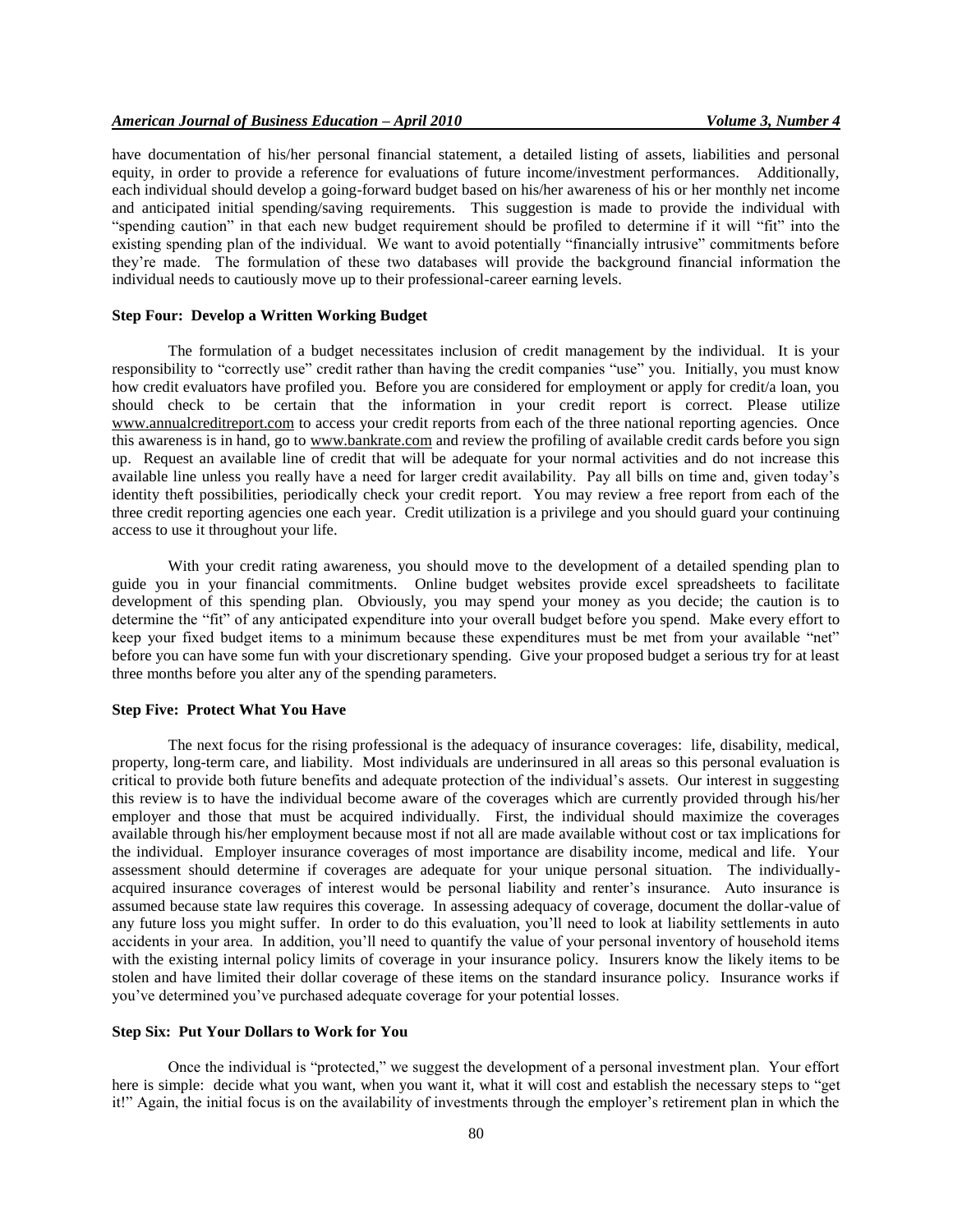individual will be a participant unless he/she elects "out." A policy of "screen" before you "select" is suggested to have the individual know that he/she should spend time to become familiar with his/her potential investments before making any selections. Current planning suggestions call for saving/investing as much as possible but at least ten percent of your gross income each year and more when you progress up the income ladder. Once selection has taken place, periodic monitoring is required to assure movement toward designated "investment goals." With the exception of retirement planning, this investing for a specific goal is a very simple exercise of determining what amount needs to be saved over each period to have sufficient monies when the desired item is to be acquired.

# **Step Seven: Make "Informed" Big Acquisitions**

In addition to your continuing investment plan, you will be making several large acquisitions, vehicles and homes, during your lifetime. We'd like you to be an informed purchaser to enable you to maximize your benefit and minimize your cost. In order to accomplish these goals, you should familiarize yourself with the details of both acquisitions before your buy. A series of websites and checklists serve to highlight the necessary pre-purchasing steps to be completed as you consider each of the acquisitions. These are potentially large dollar commitments for an extended period of time so it is to your advantage to become aware of all the pre-purchase information that's available to permit you to make an "informed" commitment.

## **Step Eight: Always Remember the Tax Collector**

A backdrop to each of the personal planning efforts is to accomplish the step with minimum tax ramifications. Your charge as a new professional is to either familiarize yourself with the details of tax planning or include in your budget sufficient monies to pay for tax advice in advance of any significant personal planning choices. You clear any tax considerations first to enable all planning steps to be "open" for change if needed. Taxes are an integral part on all transactions.

#### **Step Nine: Get Some Gold for Your Silver-Hair Years**

Retirement and estate planning constitutes another planning focus. These two items are largely ignored by younger professionals because of the assumed time delay before any personal impact is experienced. We suggest that rising professionals take the following steps immediately upon entering the workforce: participate fully in funding your future retirement by saving/investing a minimum of ten percent of your gross salary, always capture any employer "match" of your contributions and consider the establishment of a Roth IRA. For estate purposes, please designate beneficiaries for each of your retirement plans as well as executing a medical power of attorney, a durable power of attorney and at least a simple will. The retirement funding suggestion is made to minimize the financial impact on your going-forward budget. The earlier you begin your retirement funding the less it costs you per month. You've got the best of both worlds in that the cost is lower and you take advantage of the power of compounding because your money earns interest for a longer period of time. The estate suggestions will provide "peace of mind" to you and others because you'll have a plan in place just in case something happens before you think it should. Our suggestion is that you should get "busy" with arrangements well before you/your family have need for them.

#### **Step Ten: Anticipate Life's Bumps**

The final suggestion for the Personal Planning course is to briefly overview some of life's "bumps" which individuals may face. By enumerating these "bumps" in advance, we ask students to consider how they might address the issues. Some of the "bumps" for reflection are co-habitation, marriage, starting a family, starting a business, handling a parent's end of life issues and divorce. Role-playing in these situations causes students to pause and reflect on available approaches to successfully handling these "bumps."

# **CONCLUSIONS**

Completion of this course in Personal Planning will provide a heads-up for the students before they have to handle these life issues. The immediacy of handling should be facilitated if the individual has seen/thought about